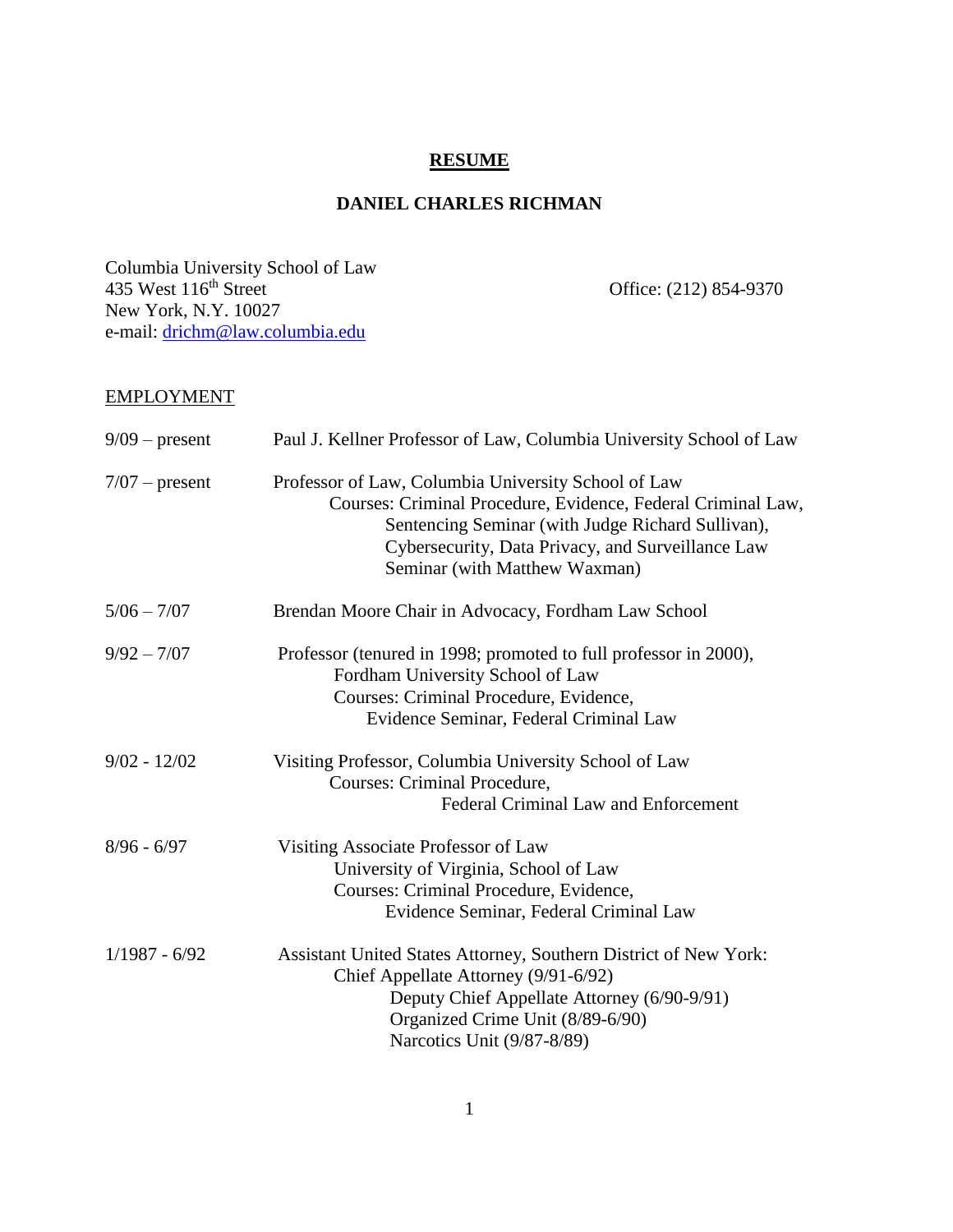|                  | General Crimes Unit (1/87-9/87)                                                                  |
|------------------|--------------------------------------------------------------------------------------------------|
| 10/1986 - 1/1987 | Associate, Patterson, Belknap, Webb & Tyler<br>New York, New York                                |
| 1985-1986        | Law Clerk, Justice Thurgood Marshall<br>Supreme Court of the United States, Washington D.C.      |
| 1984-1985        | Law Clerk, Chief Judge Wilfred Feinberg<br>Second Circuit Court of Appeals<br>New York, New York |
| <b>EDUCATION</b> |                                                                                                  |

- Yale Law School, J.D. 1984 Note Editor, Yale Law Journal Note, Antitrust Standing, Antitrust Injury, and the Per Se Standard, 93 **Yale L. J.** 1309 (1984).
- Oxford University, St. Edmund Hall, England, 1980-1981 Seventeenth Century English History graduate studies, funded in part by British Government research grant.

Harvard College, A.B. 1980, summa cum laude in History Phi Beta Kappa

## OTHER ACTIVITIES

Advisor, Office of the Director, Federal Bureau of Investigation, 2015-2017

Faculty Advisor, Center for the Advancement of Public Integrity, 2014-

Instructor, Trial Advocacy Program, District Attorney of New York County, 2013

White Collar Task Force, District Attorneys Association of the State of New York, 2013

Consultant, Bureau of Ocean Energy Management, Regulation and Enforcement, Department of the Interior (Deepwater Horizon Investigation and Review Unit), 2010-2011

Member, Homeland Security Policy Advisory Committee, Governor-Elect Eliot Spitzer, 2006

Chairman, Local Conditional Release Commission for the City of New York, 10/2004- 9/2005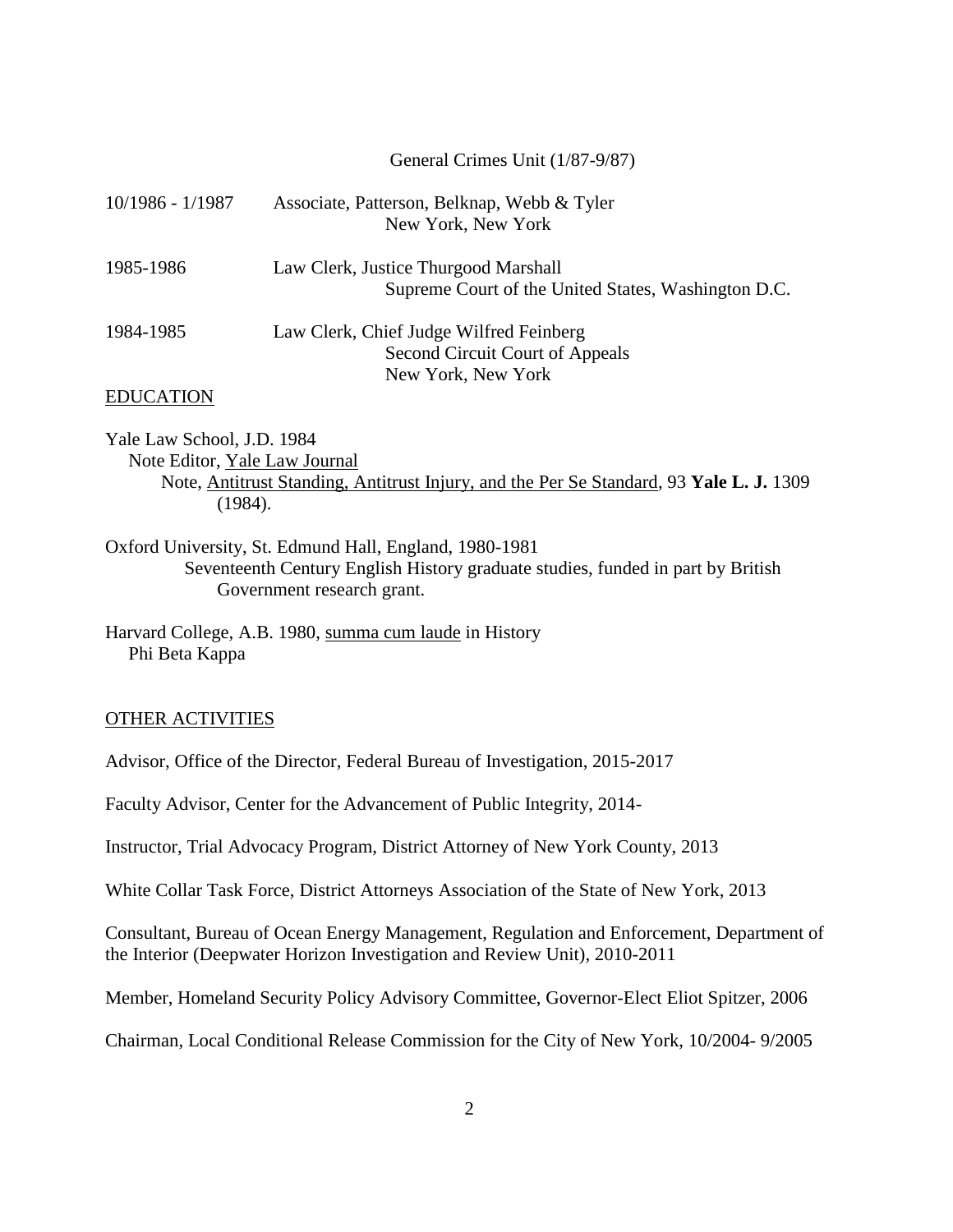(appointed by Mayor Michael Bloomberg).

Independent Expert under the National Basketball Ass'n/ National Basketball Players Ass'n Anti-Drug Program, 2000-

Peer Reviewer, National Institute of Justice, U.S. Department of Justice, 2000-2007

Faculty, Columbia Law School Program at University of Leiden, The Netherlands, 2002, 2008

Consultant, Department of Justice, Office of the Inspector General, 1997-2000.

Special Assistant United States Attorney, Southern District of New York, 1992-94.

Consultant, Treasury Department, Waco Administrative Review, 1993-1994 (helped write *Report on the ATF Investigation of Vernon Wayne Howell aka David Koresh*).

Instructor, Trial Advocacy Program, New York City Law Department, 1993-96, 1998, 2000.

Instructor, U.S. State Department Criminal Justice Executive Forum (co-sponsored by the Bureau of Counter-Terrorism Assistance and the FBI), 1997

Of counsel, consultant, or expert witness in various federal, international, and state criminal and civil matters, 1992-

## PUBLICATIONS

Defining Crime, Delegating Authority - How Different are Administrative Crimes?, 39 **Yale J. on Regulation** (2021) (forthcoming), available <http://ssrn.com/abstract=3803618>

How Federalism Built the FBI, Sustained Local Police, and Left Out the States (with Sarah Seo), 17 **Stan. J. Civ. Rights & Civ. Lib.** (2021) (forthcoming), available <https://ssrn.com/abstract=3714325>

Police Reform Won't Work Unless It Involves Federal and State Governments, Wash. Post, July 7, 2020 (with Sarah A. Seo).

Law Enforcement Organization Relationships, in **Oxford Handbook of Prosecutors and Prosecution** (Ronald F. Wright, et al., eds. 2021).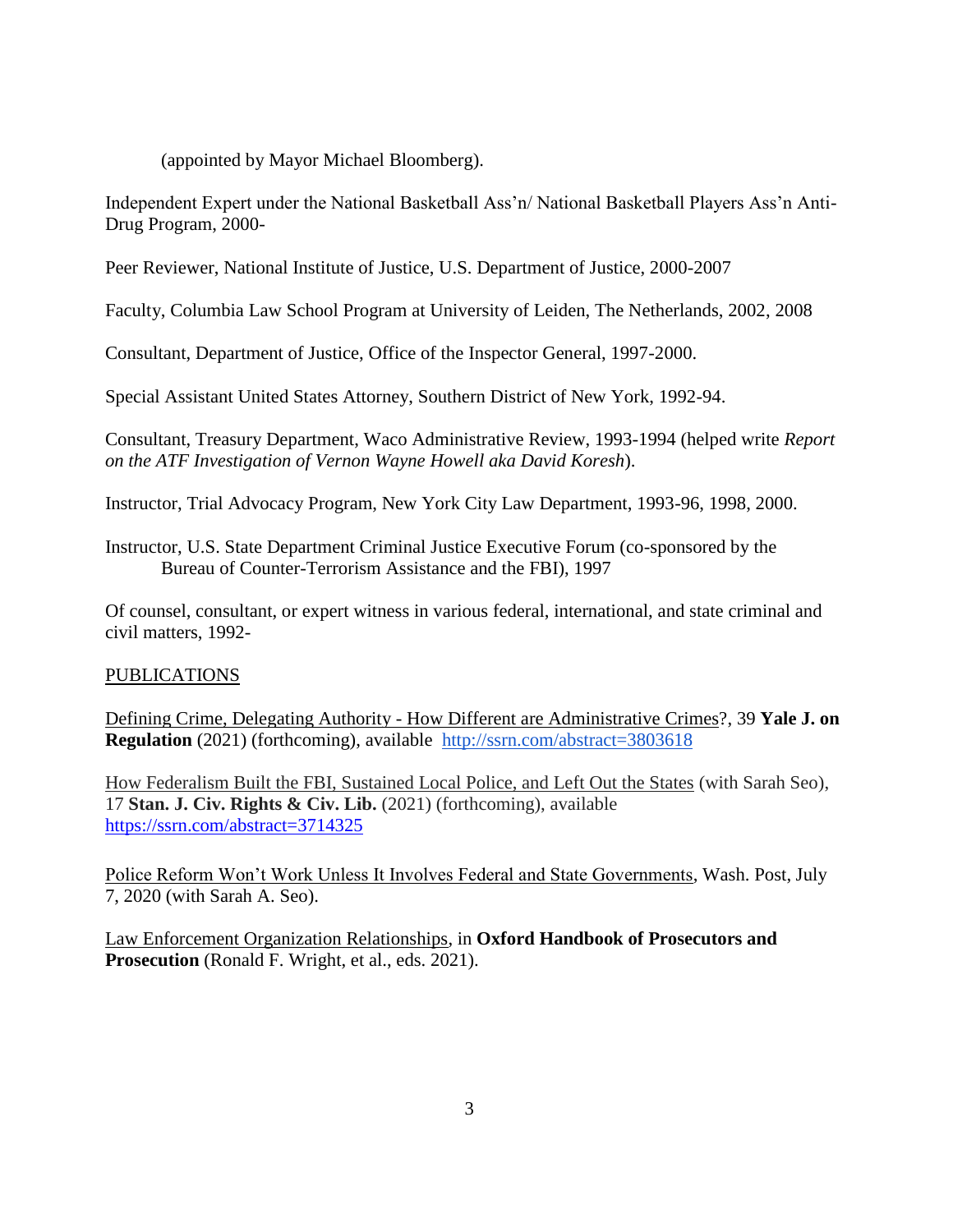Partisan Politics and Federal Law Enforcement: The Promise and Corruption of Reconstruction (book review), Lawfare, July 22, 2019, available at [https://www.lawfareblog.com/partisan](https://www.lawfareblog.com/partisan-politics-and-federal-law-enforcement-promise-and-corruption-reconstruction)[politics-and-federal-law-enforcement-promise-and-corruption-reconstruction](https://www.lawfareblog.com/partisan-politics-and-federal-law-enforcement-promise-and-corruption-reconstruction)

**Defining Federal Crimes** (with Kate Stith &William J. Stuntz) (2d Edition 2018) (Aspen Casebook Series)

Getting Encryption onto the Front Burner, Lawfare Oct. 26, 2017, available at https://www.lawfareblog.com/getting-encryption-front-burner

Accounting for Prosecutors, in **Prosecutors and Democracy: A Cross-National Study**, ed. Maximo Langer & David Sklansky (Cambridge Univ. Press, 2017)

A Quarter Century of Supreme Court Criminal Procedure Work: Three Constitutional Brushes, in **Nouveaux Regards sur de Modèles Classiques de Démocratie Constitutionalle: États-Unis, Europe** (ed. Eleonora Bottini, et al. 2018).

Understanding Recent Spikes and Longer Trends in American Murders (with Jeffrey Fagan), 117 **Columbia Law Review** 2035 (2017)

Informants and Cooperators, *in* BRIDGING THE GAP: A REPORT ON SCHOLARSHIP AND CRIMINAL JUSTICE REFORM (Erik Luna ed., 2017).

Disaggregating the Criminal Regulatory State, in **The New Criminal Justice Thinking** (Sharon Dolovich & Alexandra Natapoff, eds., 2017)

Bribery Conspiracies, Foreign and Domestic: Ocasio v. United States and Its Implications for FCPA Complicity Theories (with Shu-en Wee), Compliance & Enforcement Blog (2016), [https://wp.nyu.edu/compliance\\_enforcement/2016/08/15/bribery-conspiracies-foreign-and](https://wp.nyu.edu/compliance_enforcement/2016/08/15/bribery-conspiracies-foreign-and-domestic-ocasio-v-united-states-and-its-implications-for-fcpa-complicity-theories/)[domestic-ocasio-v-united-states-and-its-implications-for-fcpa-complicity-theories/](https://wp.nyu.edu/compliance_enforcement/2016/08/15/bribery-conspiracies-foreign-and-domestic-ocasio-v-united-states-and-its-implications-for-fcpa-complicity-theories/)

Rewarding Subtlety: McDonnell v. United States (with Jennifer Rodgers), Compliance & Enforcement Blog (2016), https://wp.nyu.edu/compliance\_enforcement/2016/07/05/rewardingsubtlety-mcdonnell-v-united-states/

Corporate Headhunting, 8 **Harvard Law & Policy Review** 901 (2014).

Framing the Prosecution, 87 **University of Southern California Law Review** 673 (2014).

Entries for SCOTUSblog on *Descamps v. United States* (2013): preview: http://www.scotusblog.com/?p=157139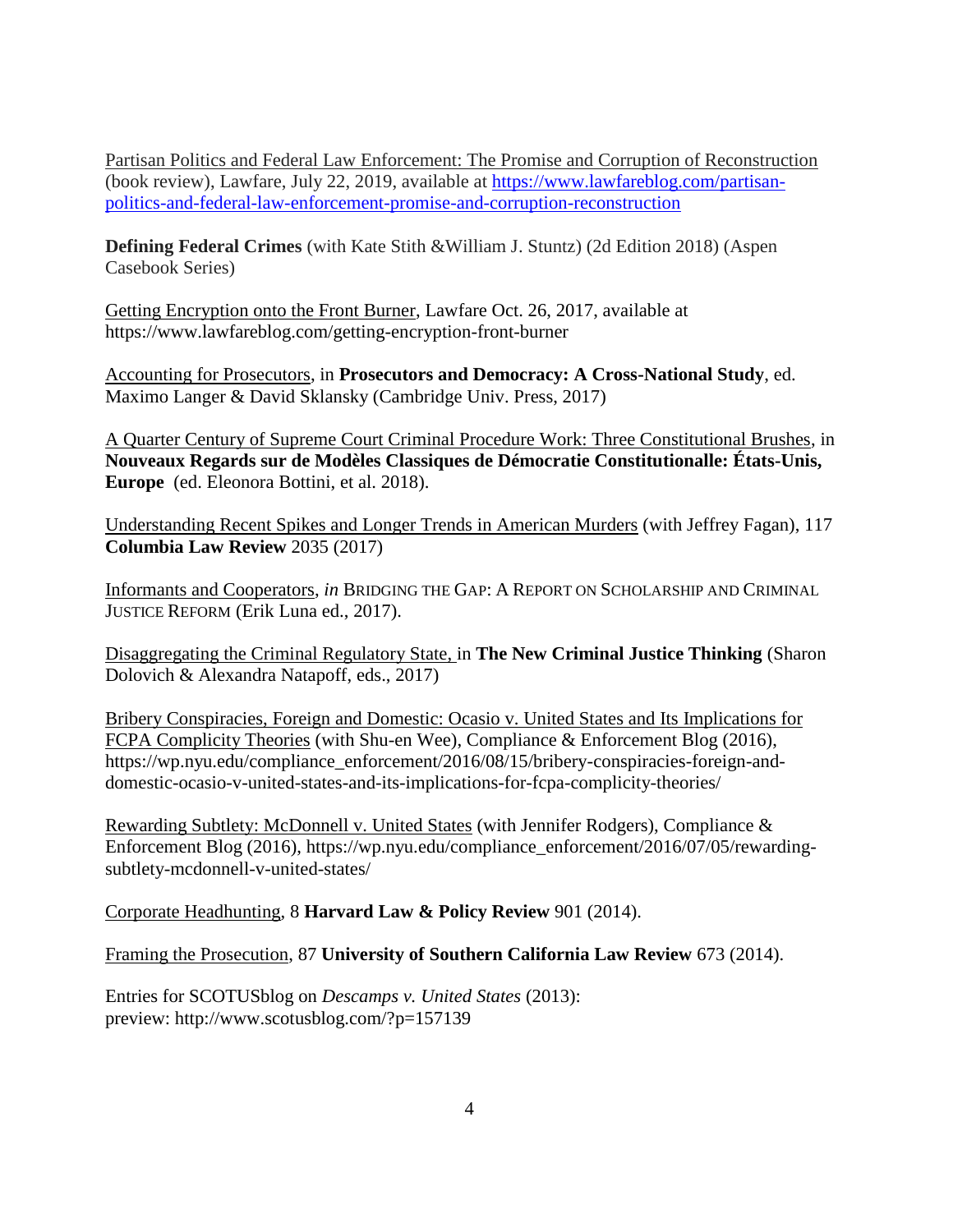argument recap: [http://www.scotusblog.com/2013/01/argument-recap-court-struggles-with](http://www.scotusblog.com/2013/01/argument-recap-court-struggles-with-classifying-prior-burglary-convictions-across-states-and-courtrooms/)[classifying-prior-burglary-convictions-across-states-and-courtrooms/](http://www.scotusblog.com/2013/01/argument-recap-court-struggles-with-classifying-prior-burglary-convictions-across-states-and-courtrooms/) opinion: http://www.scotusblog.com/2013/06/opinion-analysis-when-is-a-burglary-not-aburglary/

Federal White Collar Sentencing in the United States – A Work in Progress, 76 **Law & Contemporary Problems 53 (2013)**

Overcriminalization for Lack of Better Options: A Celebration of Bill Stuntz , in **The Political Heart of Criminal Procedure: Essays on Themes of William J. Stuntz** (Michael Klarman, David Skeel & Carol Steiker, eds. 2012).

Tribute to William Stuntz, 124 **Harvard Law Review** 1849 (2011).

Political Control of Federal Prosecutions – Looking Back and Looking Forward, 58 **Duke Law Journal** 2087 (2009) (Administrative Law symposium).

Federal Sentencing in 2007: The Supreme Court Holds – The Center Doesn't, 117 **Yale Law Journal** 1374 (2008).

Decisions about Coercion: The Corporate Attorney-Client Privilege Waiver Problem, 57 **DePaul Law Review** 295 (2008).

Judging Untried Cases, 156 U. Pa. L. Rev. PENNUmbra 219, 222 (2007), http://pennumbra.com/responses/11-2007/Richman.pdf

Institutional Competence and Organization Prosecutions," 93 **Virginia Law Review In Brief** (2007), http://www.virginialawreview.org/inbrief/2007/06/18/ richman.pdf.

Institutional Coordination and Sentencing Reform, 84 **Texas Law Review** 2055 (2006) (symposium on Punishment Law and Policy).

The Past, Present, and Future of Violent Crime Federalism, in 34 **Crime and Justice: A Review of Research** 377 (2006).

United States v. Salerno, in Carol S. Steiker, ed., **Criminal Procedure Stories** (Foundation Press 2006).

Al Capone's Revenge: An Essay on the Political Economy of Pretextual Prosecution (with William J. Stuntz), 105 **Columbia Law Review** 583 (2005).

Future of American Sentencing: A National Roundtable on Blakely, 17 **Federal Sentencing**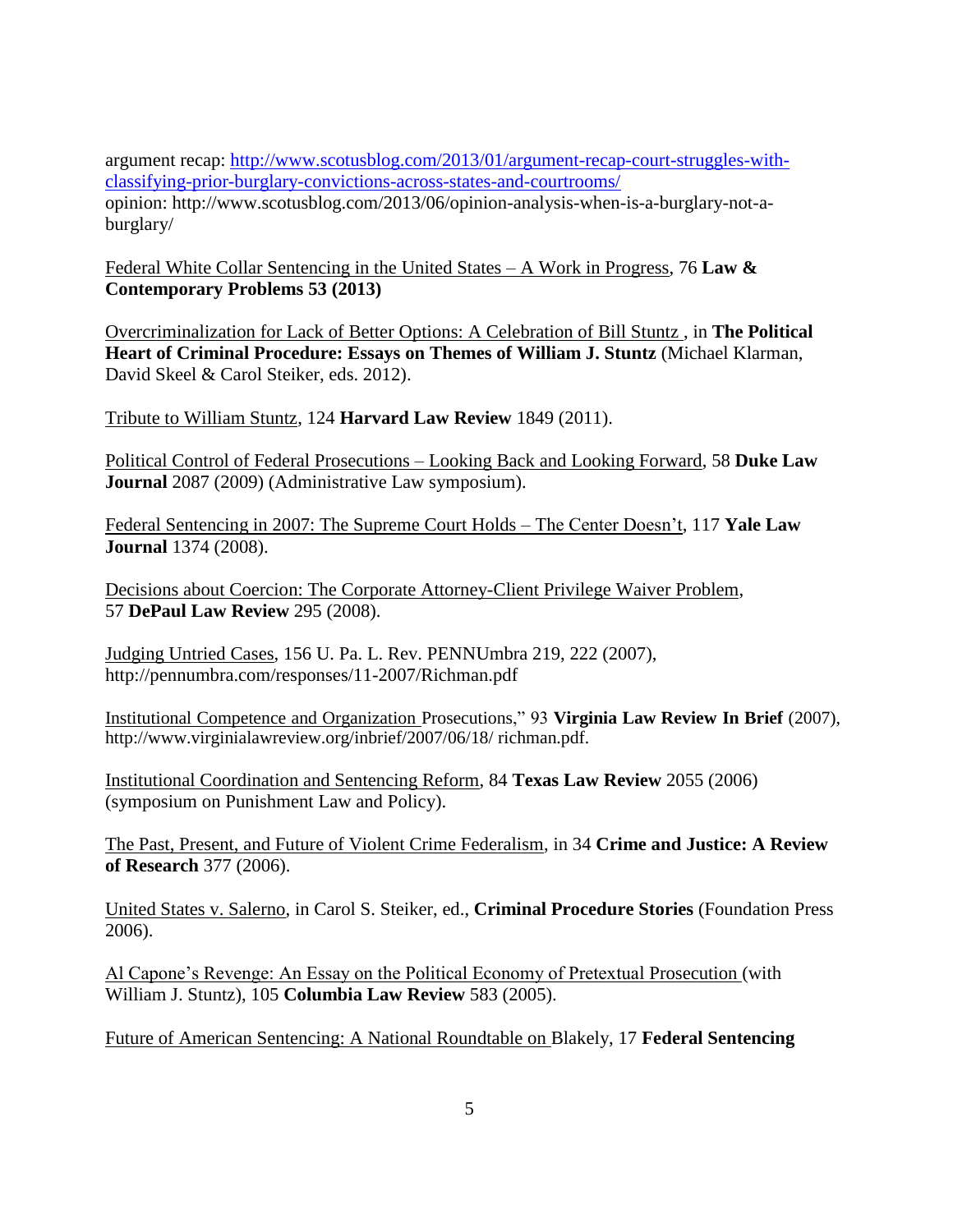**Reporter** 115-133 (Dec. 2004) (panel comments).

The Right Fight: Local Police and National Security, **Boston Review** (Dec. 2004/ Jan. 2005) (with response to commentators).

"Rybicki": The Intangible Rights Theory of Criminal Fraud, **New York Law Journal**, Jan 12, 2004, p. 4 (with Alan Vinegrad).

Professional Identity: Comments on Simon, 40 **American Criminal Law Review** 1609 (2003) (symposium on Problem Solving Courts).

Prosecutors and Their Agents, Agents and Their Prosecutors, 103 **Columbia Law Review** 749 (2003).

Review of Sitcom "A.U.S.A.," **New York Law Journal,** Jan 30, 2003 (with Otto G. Obermaier).

Comments, Federal Criminal Justice System: A Roundtable on Expanding Research Opportunities, Law and Courts Newsletter (Am. Pol. Sci. Assn.), Winter, 2003.

"Project Exile" and the Allocation of Federal Law Enforcement Authority, in *Guns, Crime, and Punishment* (B. Harcourt, ed.), NYU Press, 2003.

"Project Exile" and the Allocation of Federal Law Enforcement Authority, 43 **Arizona Law Review** 369 (2001) (symposium issue, "Guns, Crime, and Punishment in America)

- The Changing Boundaries Between Federal and Local Enforcement, in *Boundary Changes in Criminal Justice Organizations*, vol. 2 of **Criminal Justice 2000** (National Institute of Justice, NCJ 182409, July 2000).
- Of Prosecutors and Special Prosecutors: An Organizational Perspective, 5 **Widener Law Symposium Journal** 79 (2000) (with H. Geoffrey Moulton).

Federal Criminal Law Enforcement, Cross-Examination, and Obstruction of Justice, in **Encyclopedia of Crime and Justice** (rev. ed. 2001)

Plugging Prosecutorial Leaks, **Legal Times**, Sept. 20, 1999, at S32-33.

Grand Jury Secrecy: Leaks from an Empty Bucket, 36 **American Criminal Law Review** 339 (1999).

Foreword to Symposium on the Changing Role of the Federal Prosecutor, 26 **Fordham Urban Law Journal** vii (1999).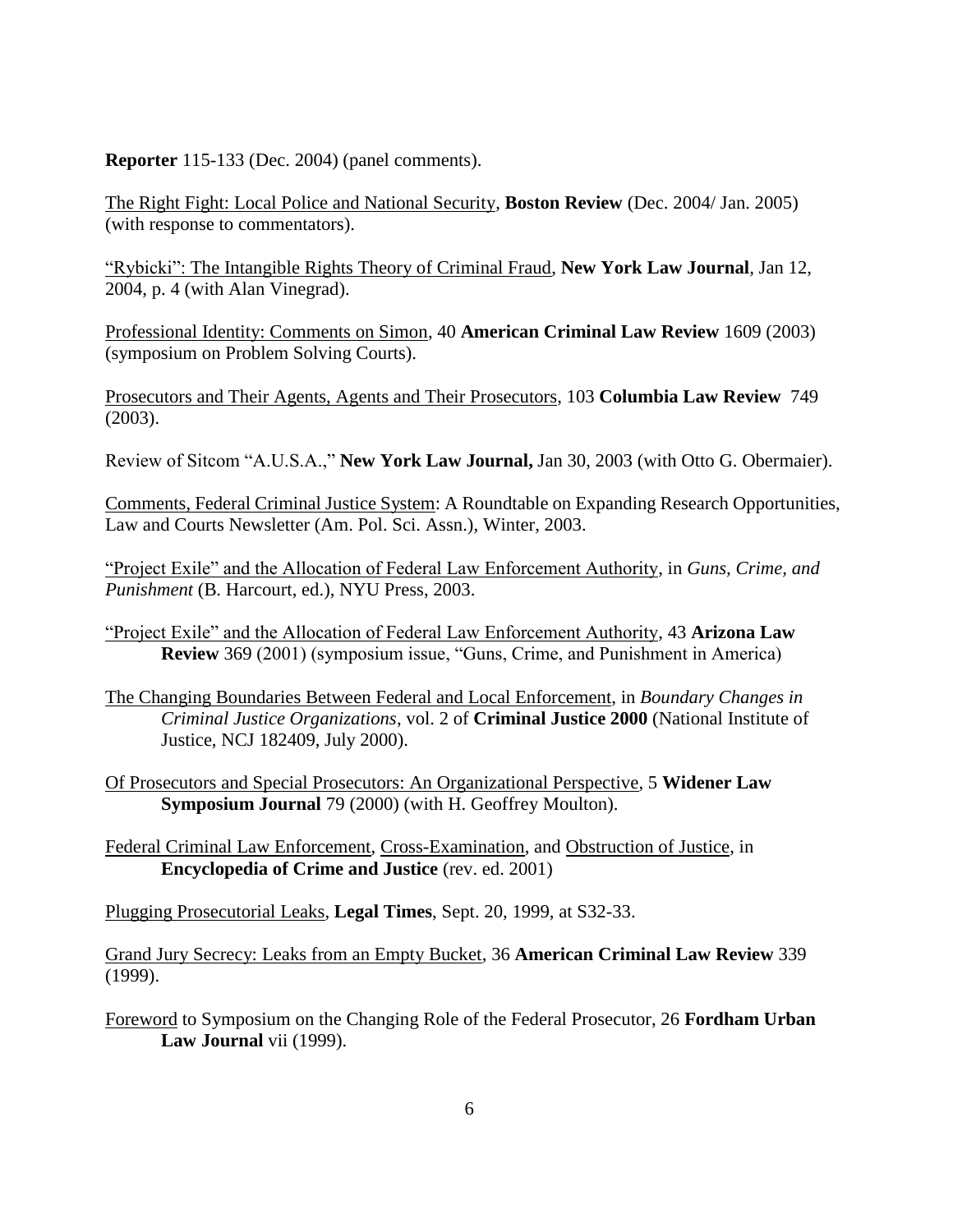- Criminal Law, Congressional Delegation, and Enforcement Discretion, 46 **UCLA Law Review** 757 (1999).
- The Challenges of Investigating Section 5K1.1 in Practice, 11 **Federal Sentencing Reporter**, No. 2, at 75 (Sept./Oct. 1998)
- The Process of Terry-Lawmaking, 72 **St. John's University Law Review** 1043 (1998).
- Fraud Loss Under the Sentencing Guidelines, chapter in Otto G. Obermaier & Robert G. Morvillo, eds., **White Collar Crime: Business and Regulatory** Offenses (1998)

*Old Chief v. United States*: Stipulating Away Prosecutorial Accountability, 83 **Virginia Law Review** 939 (1997)

Bargaining About Future Jeopardy, 49 **Vanderbilt Law Review** 1181 (1996)

Cooperating Clients (adaptation), 3 **Criminal Practice Law Reporter** 57 (1995).

Cooperating Defendants: The Costs and Benefits of Purchasing Information from Scoundrels, 8 **Federal Sentencing Reporter** 292 (1996)

Cooperating Clients, 56 **Ohio State Law Journal** 69 (1995).

Book Review of Andrew Ashworth, The Criminal Process: An Evaluative Study, 6 **Criminal Law Forum** 353 (1995).

Book Review of George P. Fletcher, With Justice for Some: Victims' Rights in Criminal Trials, **New York Law Journal,** Feb. 13, 1995.

Book Review of Gerald Gunther, Learned Hand: The Man and the Judge, **New York Law Journal**, Aug. 30, 1994.

Of Laws and Men: An Essay on Justice Marshall's View of Criminal Procedure, 26 **Arizona State Law Journal** 369 (1994) (with Bruce Green).

PROFESSIONAL ORGANIZATIONS

Association of the Bar of the City of New York (1992-2015). Committees: Criminal Advocacy (1992-95) Criminal Justice Council (1995-1996, 1997-99; 2006-10) Thurgood Marshall Fellowship (2000-05) (chair)